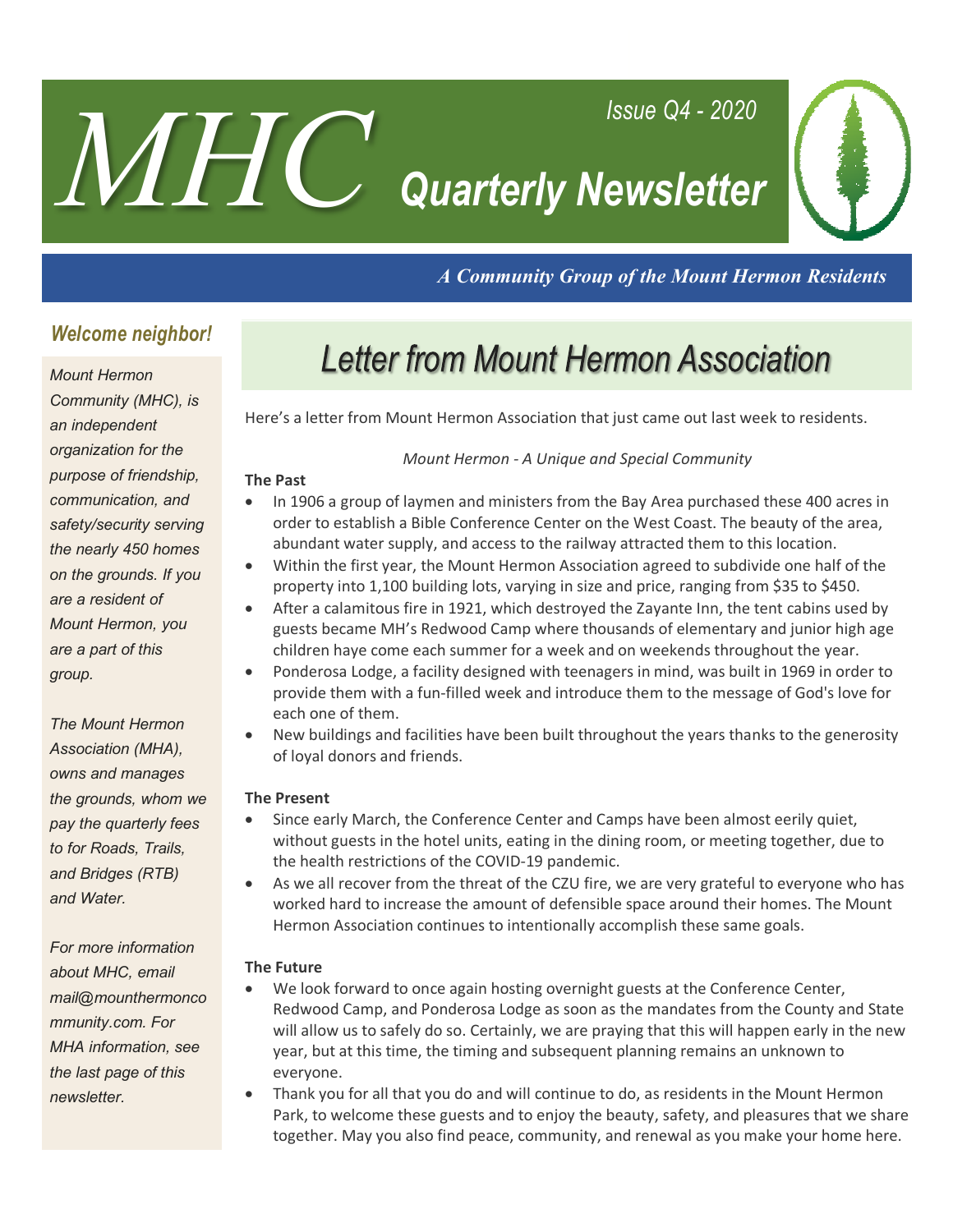### *Safety Corner >>> Erosion Control*

*What Property Owners Should Consider If They Have Soil Erosion or Slope Instability Concerns on Their Properties*

*Rich Casale is a natural resource specialist and a Certified Professional Erosion and Sediment Control Specialist. He has assisted many communities and hundreds of property owners throughout California with post-fire and post storm restoration needs and information throughout his 45-year career and post career with the USDA Natural Resources Conservation Service.*

- a **Get help from the USDA Natural Resources Conservation Service or other professionals** *that are certified, registered and/or licensed before treating a soil erosion or slide area, including any planned slope disturbances, and/or selecting and installing treatment measures.*
- $\Rightarrow$  **Respect the laws of nature.** Land restoration can be quicker with longer term benefits when you design with nature. *Remember, when you control water (runoff) you control nature which can have disastrous consequences.*
- $\Rightarrow$  One size does not fit all. *Every property has unique features and circumstances requiring a site specific evaluation and corresponding treatment. One more reason not to do what your neighbor is doing, besides they might not know what they are doing.*
- a **Minimize soil/slope disturbances.** *Disturbances such as vegetation clearance, grading, terracing or installing landscape drainage ditches/drains can have a detrimental effect on potentially unstable slopes especially if the disturbance is done during the rainy season and if not done according to a plan prepared with professional assistance.*
- a **Look beyond your property lines and work with your neighbor.** *Runoff, erosion & debris flows have no respect for property boundaries.*
- a **Prevent roads from going to ruin.** Private *roads and long driveways require constant maintenance. Many road drainage facilities may need to be replaced, re-located, and/or re-sized depending on whether or not they contribute to surrounding slope issues or concerns. Proper drainage controls are critical.*
- a **Emergency/temporary measures typically have a high risk of failure.** *They can cause more serious problems if and when they fail and often provide a false sense of security especially plastic sheeting which should almost never be applied to a failed slope.*
- a **Remember the M & Ms.** *All existing and any planned treatment measures require regular and perhaps constant Monitoring & Maintenance especially during the winter.*
- $\Rightarrow$  **Say "No" to Yes.** *Sometimes doing nothing or doing less is best. Give nature a chance.*
- a **There is NO silver bullet.** *Have an emergency plan to get out of your home and leave your property when it's not safe. Have 2+ exits, even by foot.*

#### **Nine Inexpensive Ways You Can Prevent Erosion**

**BY JOSH PETERSON, PLANET GREEN | HOWSTUFFWORKS.COM**

- 1. Use a rain barrel or other form of water catchment system. Divert water to the garden or store it.
- 2. Plant trees and shrubs especially near slopes. These plants can reduce runoff by 50%.
- 3. Grow plants on slopes. Grass does not stop erosion on slopes.
- 4. Plant a rain garden to soak up excess moisture and stop runoff.
- 5. Use mulch whenever possible.
- 6. Empty spots in your yard or garden are bad news. Cover them with mulch and get something growing there ASAP.
- 7. Build terraces or a retaining wall. Any mid-yard structure will do a good job of stopping water and soil from leaving your yard.
- 8. Plant native plants with absorbent root structures.

### *Resources:*

Please find more helpful resources with links below containg further information.

https://centralcoastgreywater.org/ http://www.cruzcnps.org/

#### **Ready – Landslides and Debris Flow Resource Conservation District of Santa Cruz County – Home Drainage Guide**

https://www.ready.gov/landslides-debris-flow http://www.rcdsantacruz.org/images/brochures/pdf/HomeDrainageGuide.v25.pdf

#### **Central Coast Greywater Alliance California Native Plant Society (Santa Cruz Chapter)**

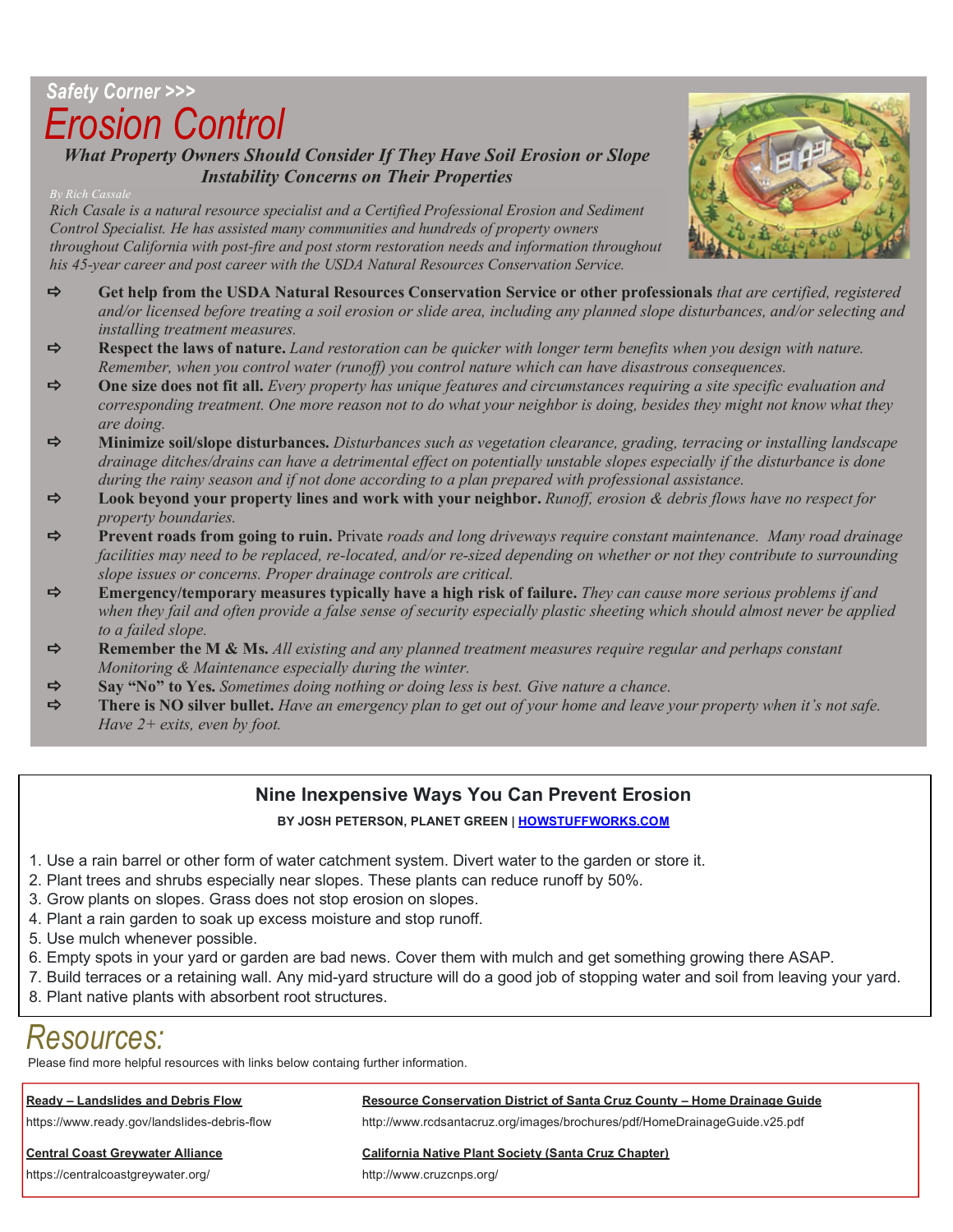### *Neighborhood News and Reminders: Neighbor News >>>*

**<sup>◆</sup> Calfire News Release** CAL FIRE CZU's Emergency Command Center is proud to provide a Text to 9-1-1 option for San Mateo and Santa Cruz Counties. The texting service is for emergencies when people cannot safely call 9-1-1, and for those with hearing and/or speech impairment. Go to this link for more information.

https://files.constantcontact.com/13ae4c7f701/fab11440-e0bb-4979-b14d-e55660a31d82.pdf

\* **Smoke Hazards and Wood-Burning Stove Replacement** Monterey Bay Air Resources District (MBARD) is excited to offer the residents of Monterey, Santa Cruz and San Benito Counties an opportunity to participate in the 2020 Wood Stove Change Out Program (WSCOP). Smoke from woodstoves and fireplaces contain many different harmful air pollutants, including particulate matter, carbon monoxide, and volatile organic compounds, which can be emitted at unhealthy levels both inside and outside of our homes. In an effort to reduce these pollutants from wood burning smoke, the Monterey Bay Air Resources District (MBARD) in conjunction with California Climate Investments (CCI) are providing incentives for homeowners who replace their wood burning heating devices with a cleaner burning alternative. The WSCOP is part of a state Wood Smoke Reduction Program, with funding provided by the California Climate Investments, a statewide initiative that puts Cap-and-Trade dollars to work. Please, be sensitive to your neighbors since the air quality is not limited to only your property…It affects everyone around you. Go to the link below for all the information.

https://www.mbard.org/wood-stove-change-out-program

**<sup>❖</sup> Firewise Community** Anyone interested helping get this initiative started and organized please contact Adam Hensleigh on Nextdoor. The more participation the better so our community can increase fire safety and defensible space around your homes.To learn more about Firewise Communities please visit the following page:

https://www.nfpa.org/Public-Education/Fire-causes-and-risks/Wildfire/Firewise-USA/Become-a-Firewise-USA-site

- **<sup>◆</sup> Speeding** Use caution and reduce your speed while driving within Mount Hermon. Due to the current shelter in place orders, many residents are now walking on our beautiful community streets. Please obey the rules of the road and significantly reduce your speed.
- **\*** Nextdoor.com Please consider joining Nextdoor.com. This social media platform not only provides updates from Mount Hermon Association but from all of our local agencies as well. It's a resourceful tool to have in order to connect and communicate with your neighbors and surrounding communities. MHC and MHA use this platform frequently for updates to our community including but not limited to events, road closures or maintenance, water maintenance and updates and accessilbility of Mount Hermon amenitites.
- **<sup>\*</sup>** Get Involved Consider becoming an Area Representative or Officer for Mount Hermon Community. MHC Officer elections will be held in April, 2021. Please contact Reggie at MHC for information regarding Area Representatives or nominations for Officers.